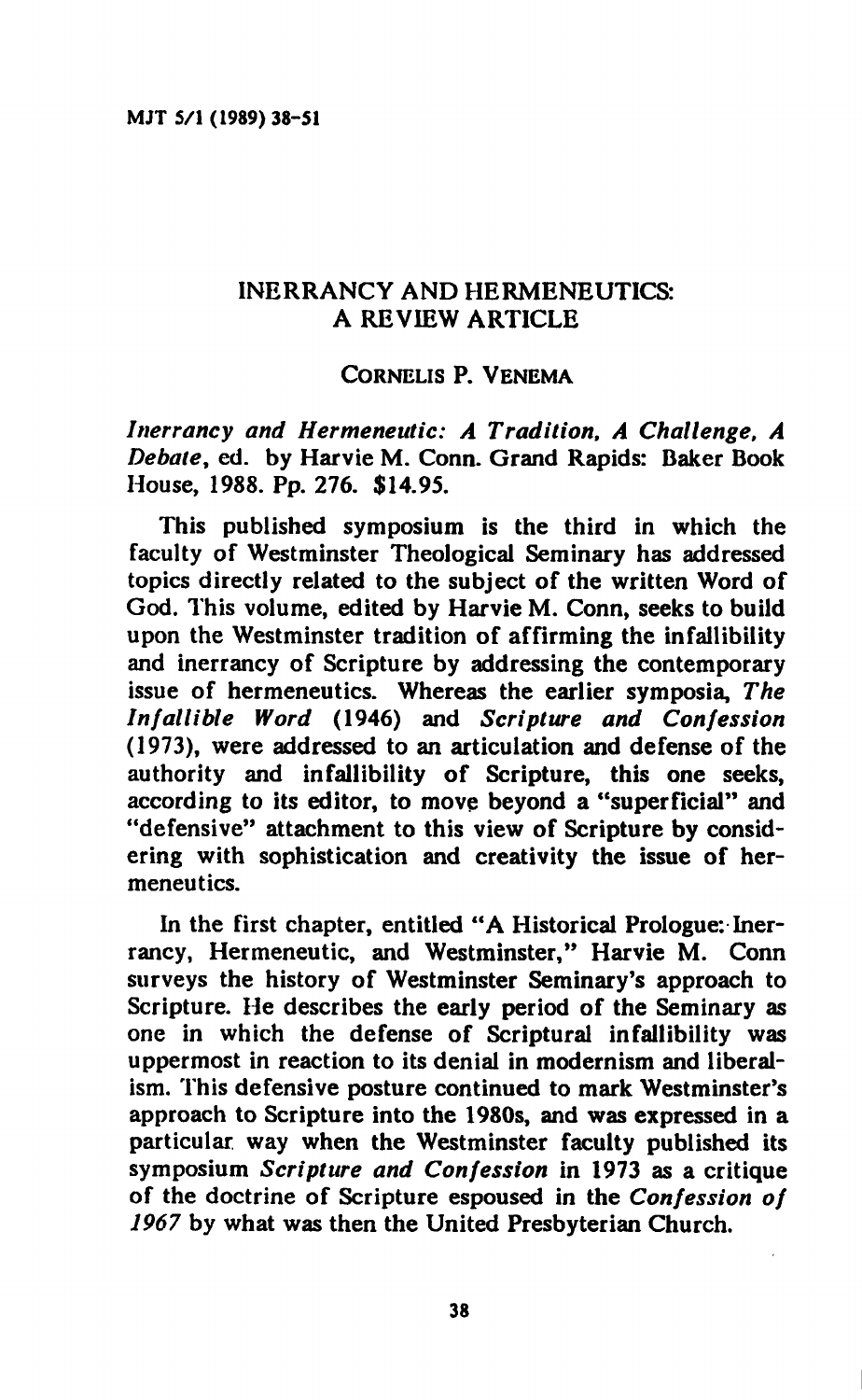**However, in the last decade the emerging debate over hermeneutics has altered the focus of Westminster's attention to Scripture and has become the main agenda item within broader evangelicalism. The key questions raised by the debate over hermeneutics have to do not simply with the**  *meaning* **of the text, but with the** *significance* **of the text's meaning for the contemporary reader. Of particular importance in this discussion is the attention given to the historical and cultural matrix within which the Scriptural text arose and apart from which it cannot be understood, and the historical and cultural matrix of the contemporary reader of Scripture. Form criticism, redaction criticism, and an interest in the diverse literary genre of Scriptural texts, have given rise to debates about the way in which the meaning of the text is communicated and imparted faithfully to the present-day reader. According to Conn, the various contributions to this symposium address this issue from several perspectives, unified however by fidelity to the historic Westminster view of Scriptural infallibility.** 

**The following chapter, "Inerrancy and Westminster Calvinism" by D. Clair Davis, addresses the question whether Westminster's view of Scripture was influenced by its Calvinistic confessional tradition. Davis finds this influence**  firstly in the Calvinistic doctrine of God's providential **superintendence over the affairs of his human creatures, a superintendence which does not detract from or obliterate the exercise of human responsibility. This understanding of God's providence, for example, contributed to Warfield's development of a doctrine of "organic" inspiration, wherein the Scriptures were understood to be wholly the product of God's creative breath ("God-breathed") and at the same time the product of human agency with all the factors of history and personality which attend it. Davis also notes the substantial contribution of Dutch Calvinism, with its emphasis upon a covenantal biblical theology, to the Westminster view of Scripture. He concludes the chapter by arguing that the Westminster approach to Scripture has always been characterized by a willingness to face new questions and challenges from the standpoint of fidelity to the historic Reformed view of biblical inerrancy.**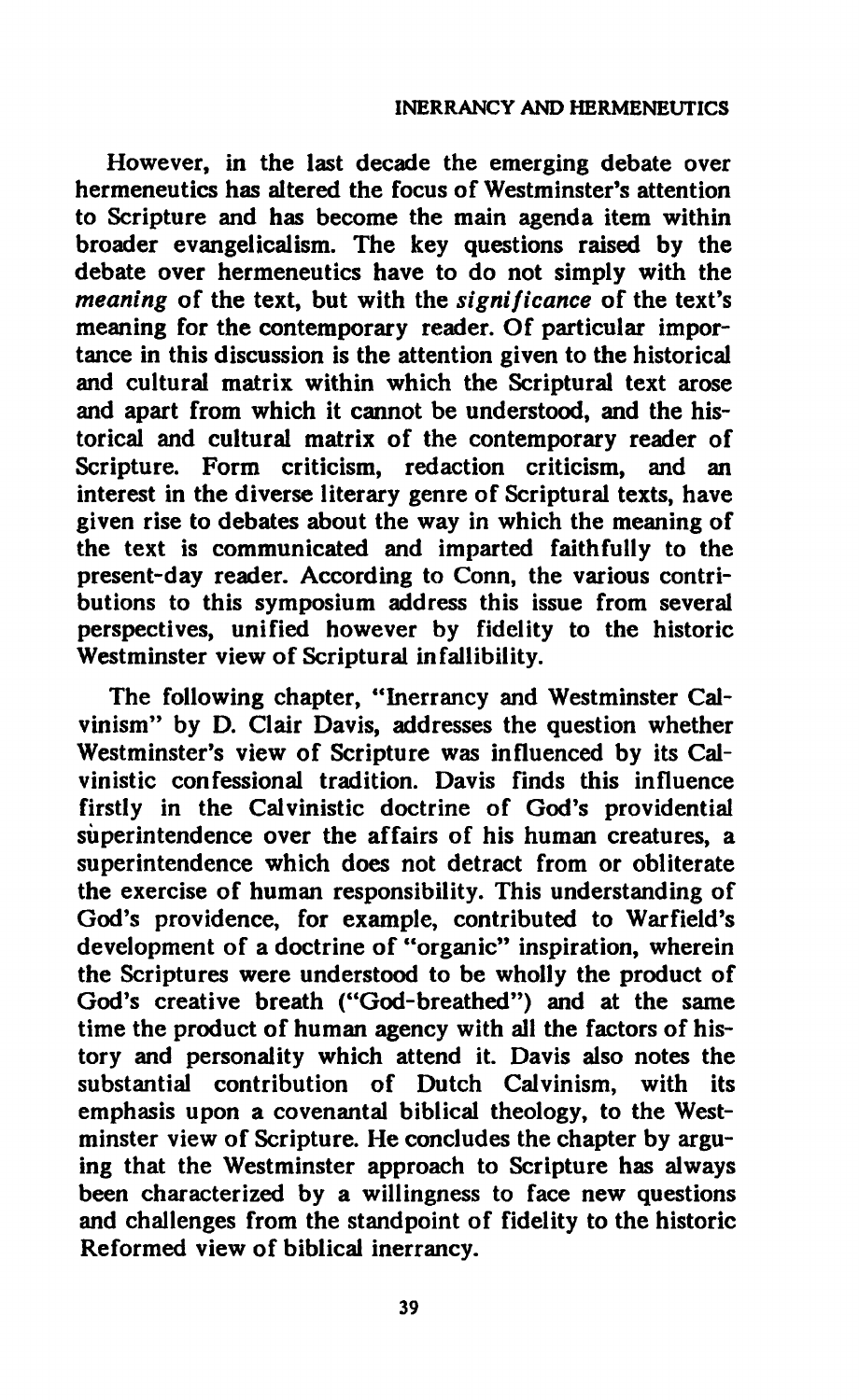**Sinclair B. Ferguson addresses in chapter 3 the question, "How Does the Bible Look at Itself?" Ferguson observes that it is commonly argued among "critical" interpreters of the Scripture that the Bible has no unified "view of itself." It is alleged that the doctrine of Scripture that Westminster, for example, has historically defended is a theological construct that has been applied deductivistically to the Scriptures. Ferguson provides a helpful response to this denial by considering two questions: first, what is involved in saying that Scripture bears witness to its own nature; and second, what view does the Bible present of itself? In reply to the first of these questions, he cites four propositions that are involved in any claim that the Scripture bears witness to its own nature: one, the presence in the Old Testament of a "canonical self-consciousness," that is, an awareness that what is written is given by God for the direction of his people; two, the New Testament's clear recognition of the Old Testament canon; three, a consciousness among the authors of the New Testament that their writings are on a par with those of the Old Testament as revelation; and four, indications in the New Testament of a recognition of the existence of New Testament writings that belong to a class of literature that is revelatory. In his consideration of the second question, Ferguson identifies four features of Scripture's self-testimony which confirm the existence of a unified Scriptural view of itself. These features are the Scripture's own testimony to its inspiration, authority, reliability and necessity. Ferguson's discussion of these features, though synoptic, provides a compelling case for his thesis that we may speak of "Scripture's** *view* **of itself."** 

**The following chapter by Moisés Silva, "Old Princeton, Westminster, and Inerrancy," summarizes and evaluates the historic position of "old" Princeton and Westminster on the doctrine of inerrancy. Silva attempts to clarify this position in the context of some common misconceptions of this position. He particularly wishes to defend the definition of inerrancy "as that doctrine has been understood by its best exponents," since the contemporary debate regarding inerrancy has been "hopelessly vitiated by the failure—in both conservative and nonconservative camps—to mark how**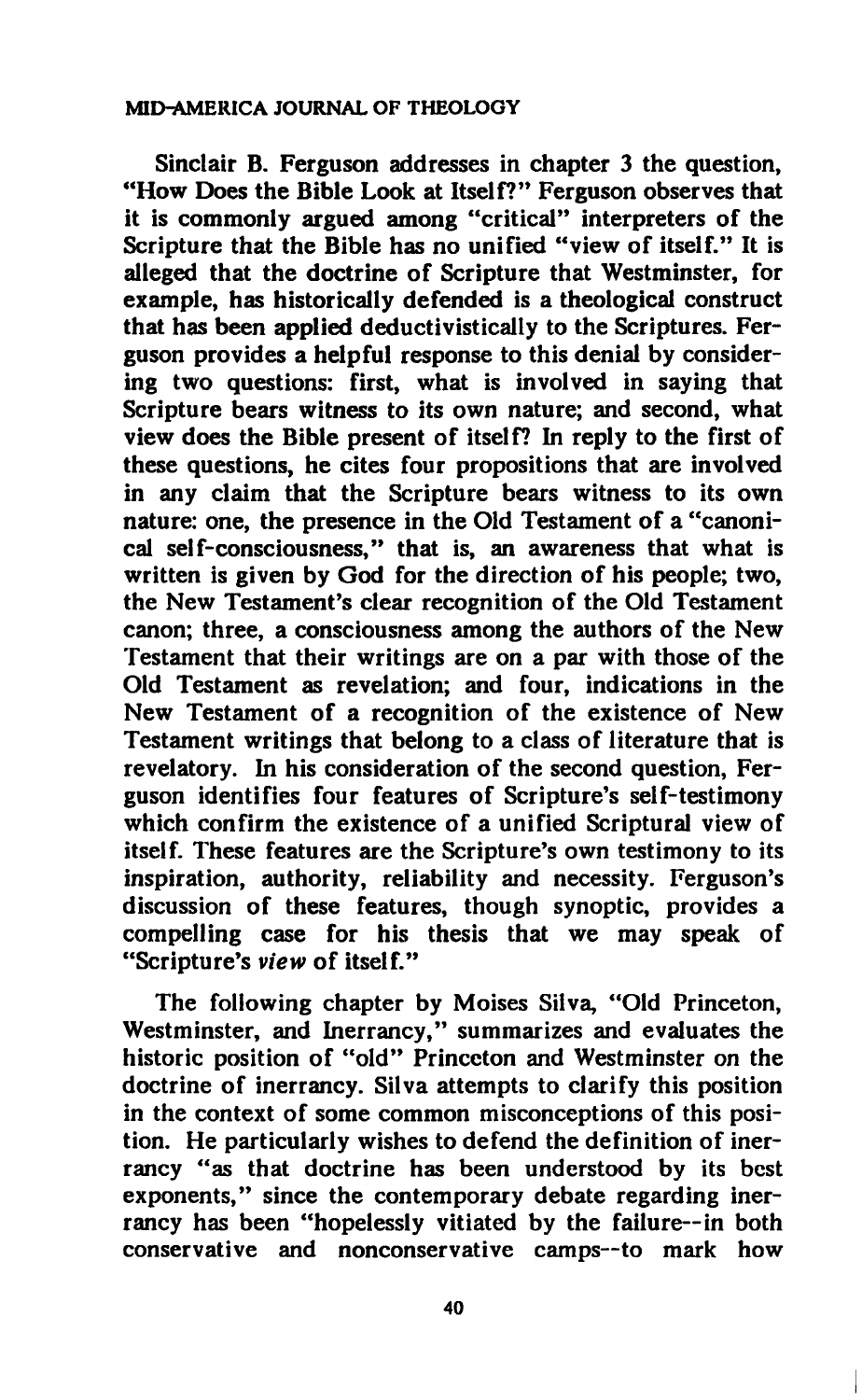# **INERRANCY AND HERMENEUTICS**

# **carefully nuanced were Warfield's formulations" (68).**

**Thus, Silva defends Warfield against the charge of presenting a "deductivistic" doctrine of biblical inerrancy which did not do justice to the phenomena of Scripture. He notes, for example, that Warfield was prepared to distinguish between the apostle Paul's "official teaching" and "personal opinion," as well as his recognition that the divine origin of Scripture preserved not only its divine truth but also the unique personality of each writer. This requires, argues Silva, that we consider the issue of "authorial intent" in our understanding of biblical texts. It also implies that the issues of hermeneutics are unavoidable in exegesis. We may not, for example, presume that the infallibility of Scripture demands an affirmation of the "historicity" of Genesis 1-3**  *apart from exegesis* **of the text. Nor may we presume that particular understandings of any texts are necessarily required by a commitment to biblical inerrancy.** 

**Though Silva is undoubtedly correct in arguing that a commitment to biblical inerrancy does not by itself guarantee the interpretation or understanding of any given text, he introduces a number of problems by stressing the importance of discovering a biblical author's intent in order to interpret the text. How, for example, can we determine an author's intent** *in order to understand* **the text he wrote, when understanding the text itself is the only permissible way to deter**mine its author's specific purpose? Silva's discussion of the **author's intent or purpose suggests that it is discovered in some manner other than by way of a grammatical-historical reading of the text. This of course creates the further difficulty of removing the understanding of the text from those who are not privy to those scholarly resources which enable the exegete to determine an author's intention. The problem here is that Silva has drawn too sharp a distinction between an author's intent and the meaning expressed in the text.** 

**The following chapter, "What Does God Say Through Human Authors?," written by Vern Sheridan Poythress, deals with the complexities which face the reader of the Bible who confesses that ultimately it is God's Word, though it comes to us in the "words of men" and progressively in**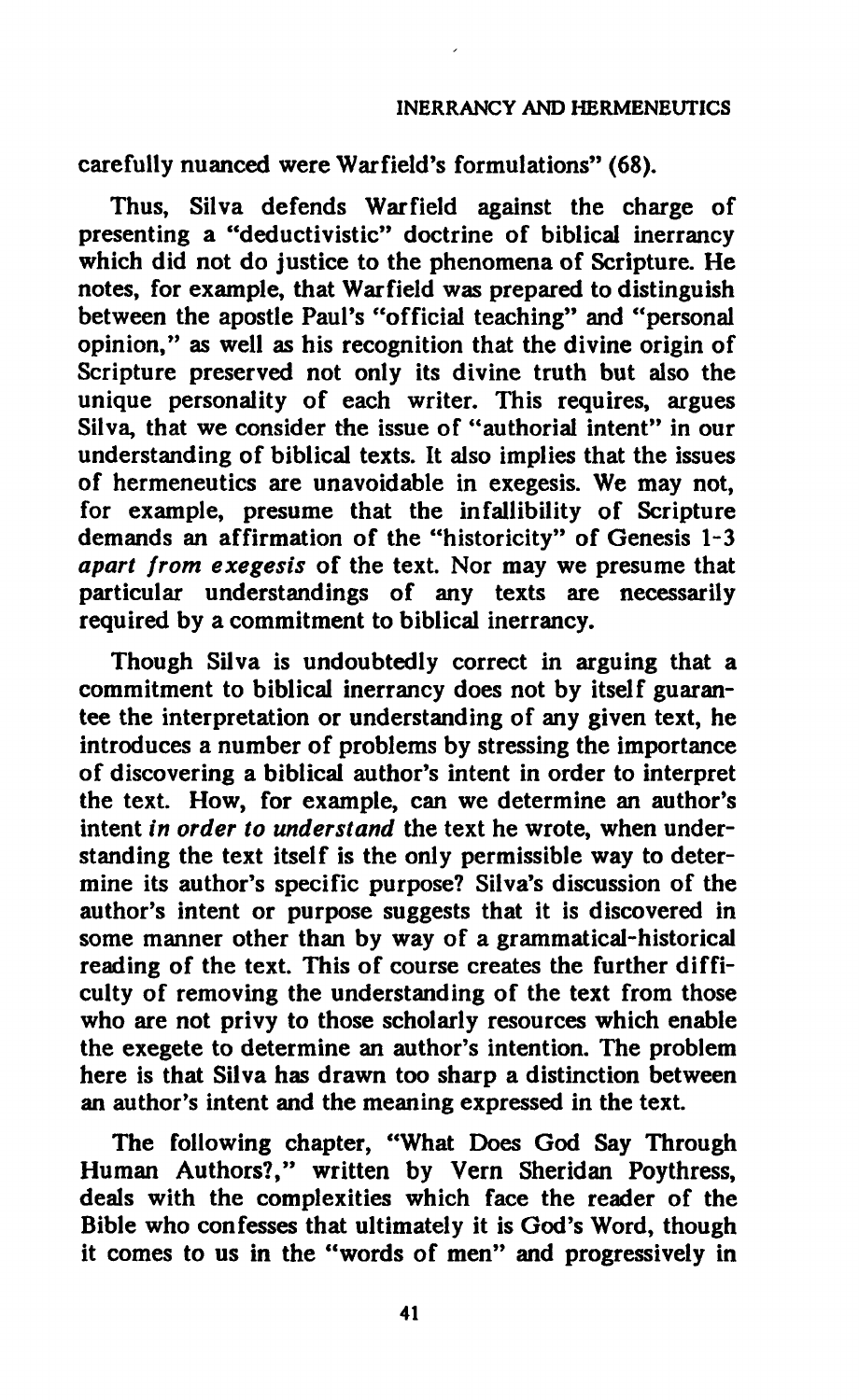**the history of redemption. Poythress recognizes the problem addressed by the notion of a** *sensus plenior,* **namely, that a human author whom God used to communicate his Word might not have fully understood or known what God was revealing through him and that this only becomes clear in the context of the history of revelation. This complexity is especially prominent in the speeches of the incarnate Christ, through whom God himself speaks and yet for whom, as one who bore wholly our human nature, the full meaning of his words was not a matter of exhaustive self-consciousness. Some of the same complexity arises in connection with the progressiveness of revelation; every passage must be read not only in its immediate context, but also in the context of the total canon extant at the time of its writing (and ultimately in the context of the completed canon).** 

**Dan G. McCartney, in a chapter entitled "The New Testament's Use of the Old Testament," addresses the difficult question how we are to understand the New Testament's citations of the Old Testament. Succinctly stated, the problem derives from our ordinary allegiance to a grammaticalhistorical exegesis of the Bible; and yet the New Testament references to the Old Testament appear to violate the canons of grammatical-historical exegesis. McCartney expresses his dissatisfaction with Earle Ellis' designation of this usage as "grammatical-historical exegesis** *plus"* **and Richard Longenecker's argument that the New Testament authors were permitted liberties with the text not given us due to their writing under divine inspiration. The burden of McCartney's chapter is the argument that we may not be restricted by a kind of rigid attachment to a grammaticalhistorical approach to the text, since this is more the product of a post-Enlightenment rationalism than a fair reflection of the Bible's own understanding and interpretation of itself. McCartney suggests that we adopt four theses: one, hermeneutical method is a product of a world view; two, hermeneutical method is subservient to hermeneutical goal; three, our world view must be compatible with that of the biblical writers; and four, our hermeneutical goal must, like that of the New Testament writers, be focused upon Jesus Christ and his redemptive program. Within the framework**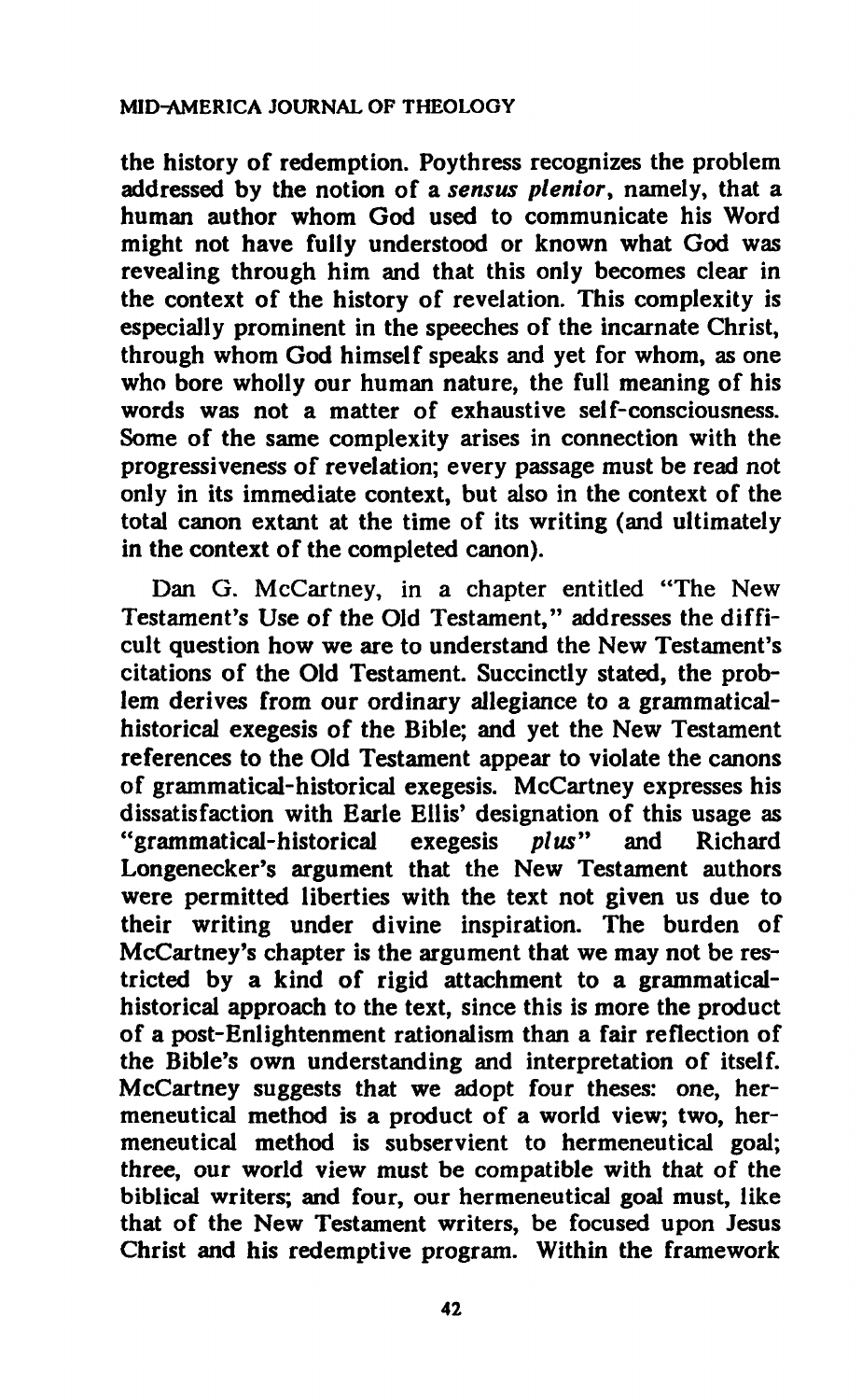**of these theses, he argues that we need to recognize that the Bible is less a book about "specific life problems" than it is a focused account of God's relationship to humankind.** 

**Bruce K. Waltke, in a chapter on "Oral Tradition," critically evaluates two principles that long have marked form criticism, tradition criticism, and canonical criticism. These principles are: that much of the literature of the Pentateuch had a long prehistory before it was written down; and that this material during its oral stage was often substantially altered in meaning and context. Waltke, noting the negative conclusions which these principles require regarding the historical accuracy of the biblical accounts, proceeds to challenge five assumptions that form and tradition critics of the Pentateuch have employed to defend these principles. He maintains that the most important indirect evidence, the literature of the ancient Near East, does not support the form and tradition critics' assumption that the early history of Israel was likely oral and not written. Furthermore, he maintains that there is no evidence for the idea that oral traditions in Israel or among neighboring peoples were transmitted in a fluid state.** 

**In a chapter that considers some of the more difficult questions raised by the diversity of literary genre in the Bible, "Storytellers and Poets in the Bible: Can Literary Artifice Be True?," Tremper Longman HI notes that we must recognize the literary features of the Scriptural texts. Unhappily, we operate in a modern context which presumes that literary artifice is inevitably "fictional" and "not true," and which draws a sharp distinction between the artificial language of literature and the normal everyday language of communication. The Bible however is for the most part not written in the straightforward prose of modern historians, scientists and philosophers; it is written often in the form of well-told stories and poems in which literary artifice is clearly evident. Longman cites as illustrative the Book of Job and the Flood Narrative in Genesis. He maintains that, provided we reject the notion that literary artifice is marked by "fictionality," "invention," and "imagination," we may acknowledge the literary artifice which is employed in the**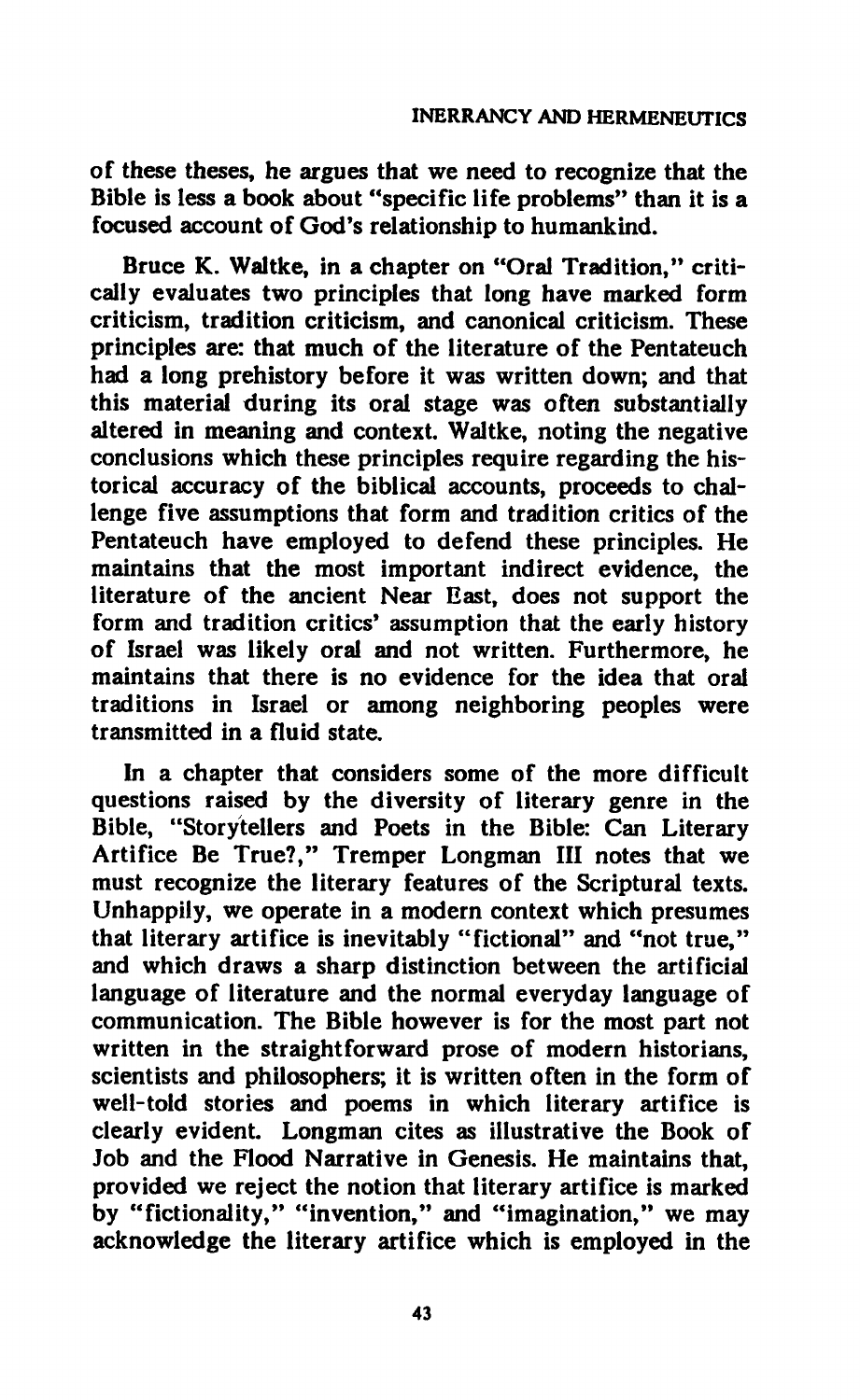**biblical writings as consistent with a commitment to inerrancy. Because God himself superintends the writing of the Scriptures, the employment of such literary artifice as is evident in the biblical materials is not inconsistent with an insistence upon a high view of the historicity of the text.** 

**Raymond B. Dillard contributes a chapter entitled, "Harmonization: A Help and a Hindrance," in which he raises the question whether harmonization is a "necessary and inevitable consequence of the doctrine of inerrancy." If we are committed to an inerrant Bible, are we not compelled to harmonize alleged contradictions and inconsistencies in the text when these are singled out by critics?** 

**As Dillard's title suggests, he considers this question firstly by noting the helpfulness of some forms of harmonization and secondly by noting the disadvantages harmonization may present to the exegete. In his consideration of the value of harmonization, he notes that harmonization is as natural a part of biblical exegesis as it is in ordinary human life where apparent discrepancies are frequently reconciled. Furthermore, the biblical writers themselves engage in forms of harmonization. Most importantly, however, harmonization is a legitimate, even necessary, implication of the doctrine of inerrancy; there are no real discrepancies or contradictions in the biblical texts and harmonization is a legtimitate aid to apologetics in the defense of this truth.** 

**This does not mean, according to Dillard, that all harmonization is legitimate. Dillard observes that frequently harmonization has been characterized by arbitrariness in application, and that it is an inadequate tool for resolving the difficult question of intrabiblical citations (where there are clear and evident differences between the texts cited). Dillard also properly argues that forced harmonizations have often detracted from rather than contributed to a persuasive defense of biblical authority and inerrancy. He makes the helpful comment that the standards of historiography employed by those who engage in forced harmonization are more consistent with a historical-critical than a biblical view of historical truth. Unfortunately, he does not elaborate upon this point in any detail.**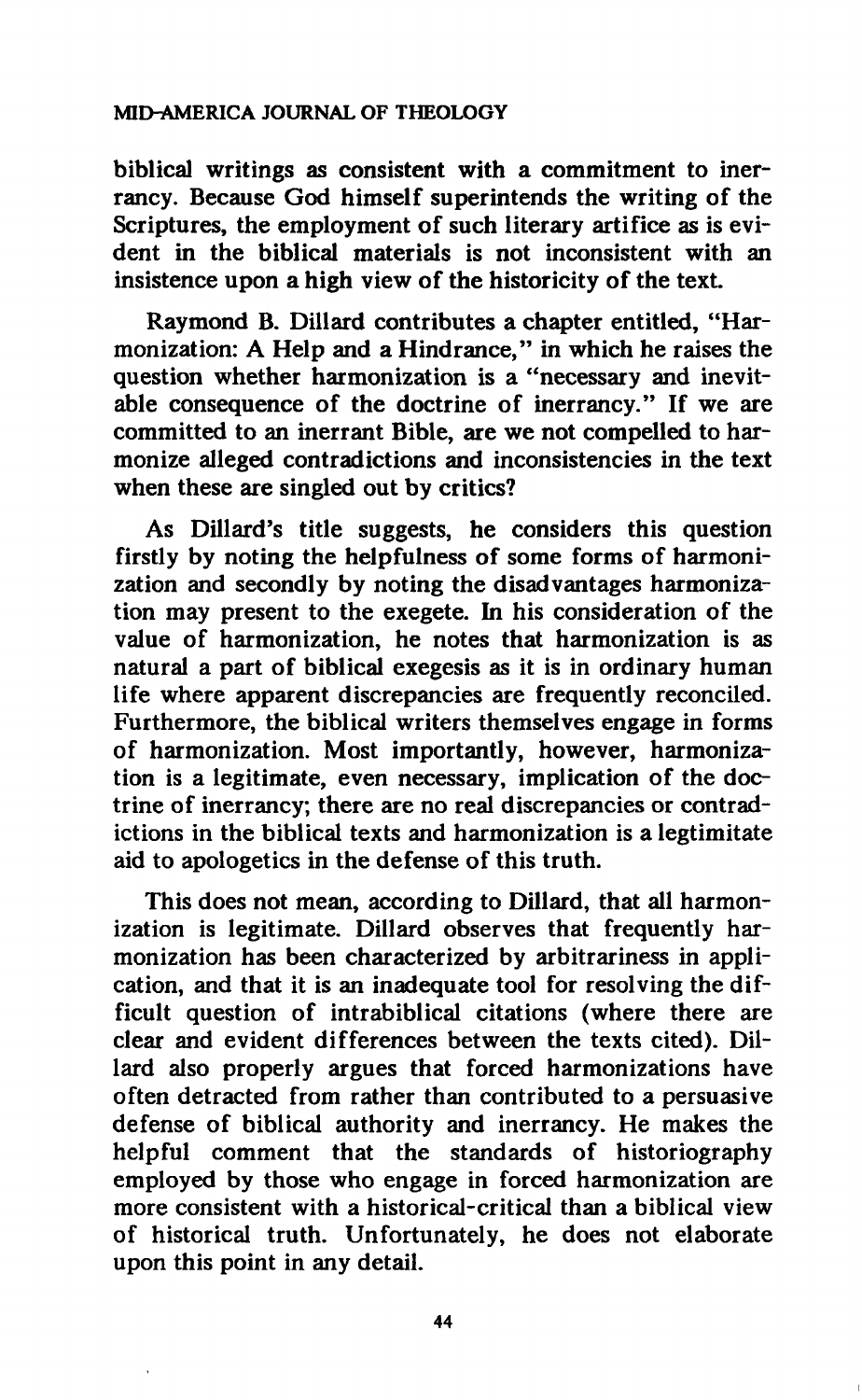**In what is perhaps the most helpful and persuasive chapter in this symposium, Richard B. Gaffin, Jr., treats the issue of "The New Testament as Canon." Gaffin observes at the outset that the issue of canon can be approached from either an historical (how did the canon come to be formed and recognized, historically?) or a theological (upon what basis or ground did the church recognize the canon?) perspective. Gaffin does not address the historical perspective, but focuses upon the theological perspective and isolates the problem of the canon's** *completed* **or closed character as of paramount importance. In my judgment Gaffin correctly argues that there are no "criteria of canonicity" which are necessary and sufficient to distinguish the present books of the New Testament as a completed canon. He argues that any attempt to establish such criteria of canonicity is selfdefeating, since these criteria themselves relativize the authority of the canon. The only legitimate approach to the canon is that which recognizes the canon as a "selfestablishing," "self-validating" entity in which God is confessed to be its author and validator. This means that the origin of the New Testament canon is not the same as its reception by the church; the existence of the canon does not derive from the fact of its recognition by the church.** 

**This does not mean, according to Gaffin, that the** *a priori*  **of faith may be isolated from its relation to the historicalredemptive context in which the canon was formed and given to the church. Upon the basis of a theological recognition of the canon as self-validating, there are several dimensions to this context which must be developed. The first is the christological; the apostles who authored or contributed to the writing of the New Testament canon were themselves authorized and empowered by Christ to impart the gospel of his person and work in all its ramifications to the church. The second dimension is the ecclesiological; because the apostles stood in a peculiar redemptive-historical relationship to Christ, their writings constitute the once-for-all, unrepeatable foundation of the New Testament church. In this respect, Gaffin well observes that the expression "apostolic succession" is a misnomer, since the presence of the apostles was foundational and therefore temporary. A third**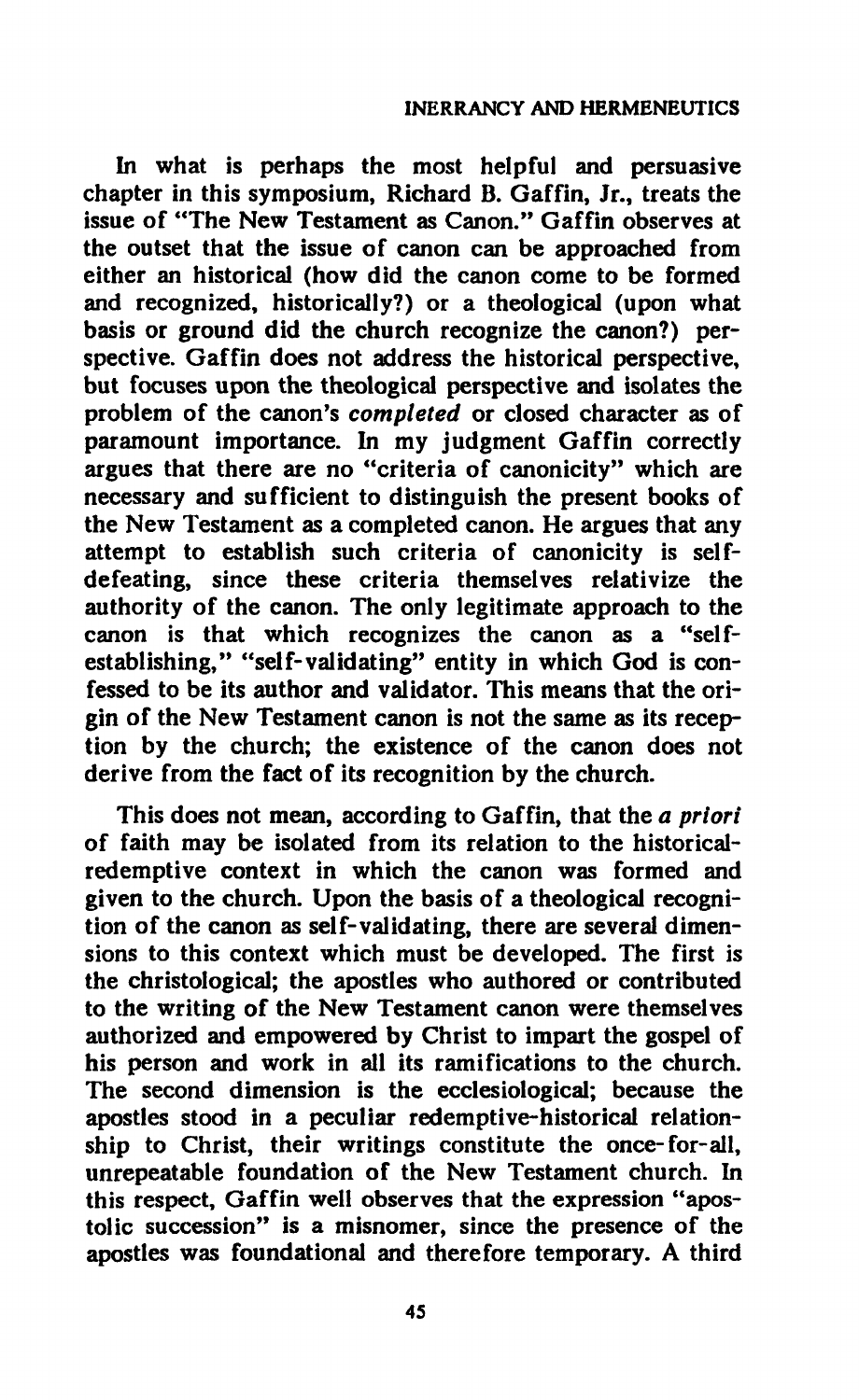**dimension that Gaffin isolates is the revelatory; the witness of the New Testament apostles to the person and work of Christ was a once-for-all witness and revelation which has an "infallibly authoritative, legally binding" character. Thus, this witness embodies a canonical principle, being a new body of revelation corresponding to the covenantal revelation of the Old Testament. Finally, Gaffin identifies the historical-redemptive dimension of the canon's formation; all verbal revelation occurs within the context of the epochal movement of the history of redemption. With the establishment and confirmation of the new covenant in Christ, there is the formation of a new covenant scripture which consitutes the canon for the church until the next great epoch in the history of redemption, the parousia of Christ. Consequently, Gaffin argues that the New Testament canon is, consistent with the nature of verbal revelation and the course of redemptive history, completed and we should not expect any continuing revelation which would relativize its authority for the church.** 

**The following two chapters, the first, "Normativity, Relevance, and Relativism" by Harvie M. Conn, and the second, "The Use of the Bible in Ethics" by David Clowney, are perhaps the most disappointing in this symposium. Both of these chapters address a key problem raised in contemporary discussions of hermeneutics—how does the biblical text with its historical and cultural relativity become understandable and continue to function with absolute authority for the present?—without providing a helpful contribution to a resolution of this problem.** 

**In his discussion of "Normativity, Relevance, and Relativism," Conn endeavors to deal with the question, how do we insist upon the normativity and relevance of Scriptural ethics in view of the cultural and historical conditioning of its imperatives? Particularly, how do we avoid relativism while acknowledging the cultural "relativity" of biblical texts?** 

**Conn adopts the idea of a "hermeneutical spiral" in which, recognizing both the cultural conditioning of the text of Scripture and the cultural conditioning of the interpreter**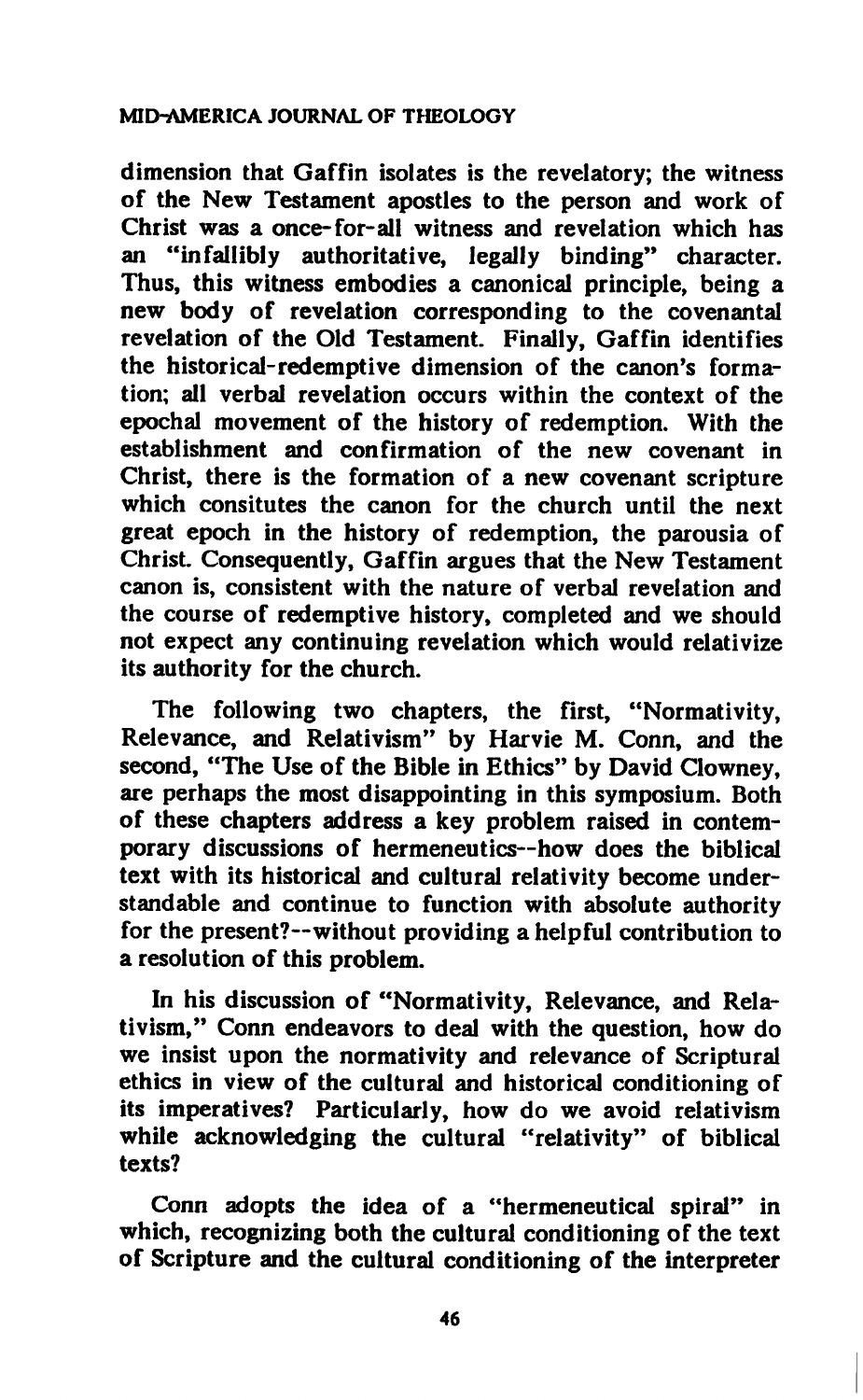**of this text, we strive for genuine growth in understanding by allowing the text to correct and control the questions we bring to it and the answers we receive. In approaching the text within this "hermeneutical spiral," we must avoid a number of false leads that have sometimes plagued traditional approaches to Scripture. Among these false leads Conn mentions the idea that Scripture teaches a number of "eternal" or "timeless" principles, and the idea that we may distinguish between the "center" and the "periphery" of Scriptural teaching.** 

**For Conn our approach to Scripture within this hermeneutical spiral must be governed by two sets of clues, those derived from what he terms the "Godward" and the "human" side of hermeneutics. In terms of the Godward side of hermeneutics Conn mentions the necessity of being subject to "the original intent of the biblical text," of recognizing the unfolding of the history of redemption as the link between the biblical text and our situation (we belong to and are included within that history of redemption), and of acknowledging the Holy Spirit as the One who communicates the meaning and significance of the text for our setting. In terms of the human side of hermeneutics Conn mentions the necessity of "distancing" ourselves from the "horizon" of the biblical text, of recognizing the benefits our presuppositions may have for understanding the text, and of doing justice to the cultural particularity of the "horizons" of the text and interpreter. Though he provides little indication of the consequences of this approach for adjudicating the present debate over the role of women, Conn notes that these considerations are vitally important with respect to interpreting biblical passages which address the "propriety" of women performing certain roles.** 

**Clowney introduces his chapter by noting the common predicament faced by a contemporary interpreter of the Bible's directives. How do I determine, for example, what "relevance" the apostle Paul's directives concerning women in I Corinthians 11:3-16 and Galatians 3:28 have for my situation in the present? Clowney's answer is developed in three ways. First, he argues that the Bible guides us by**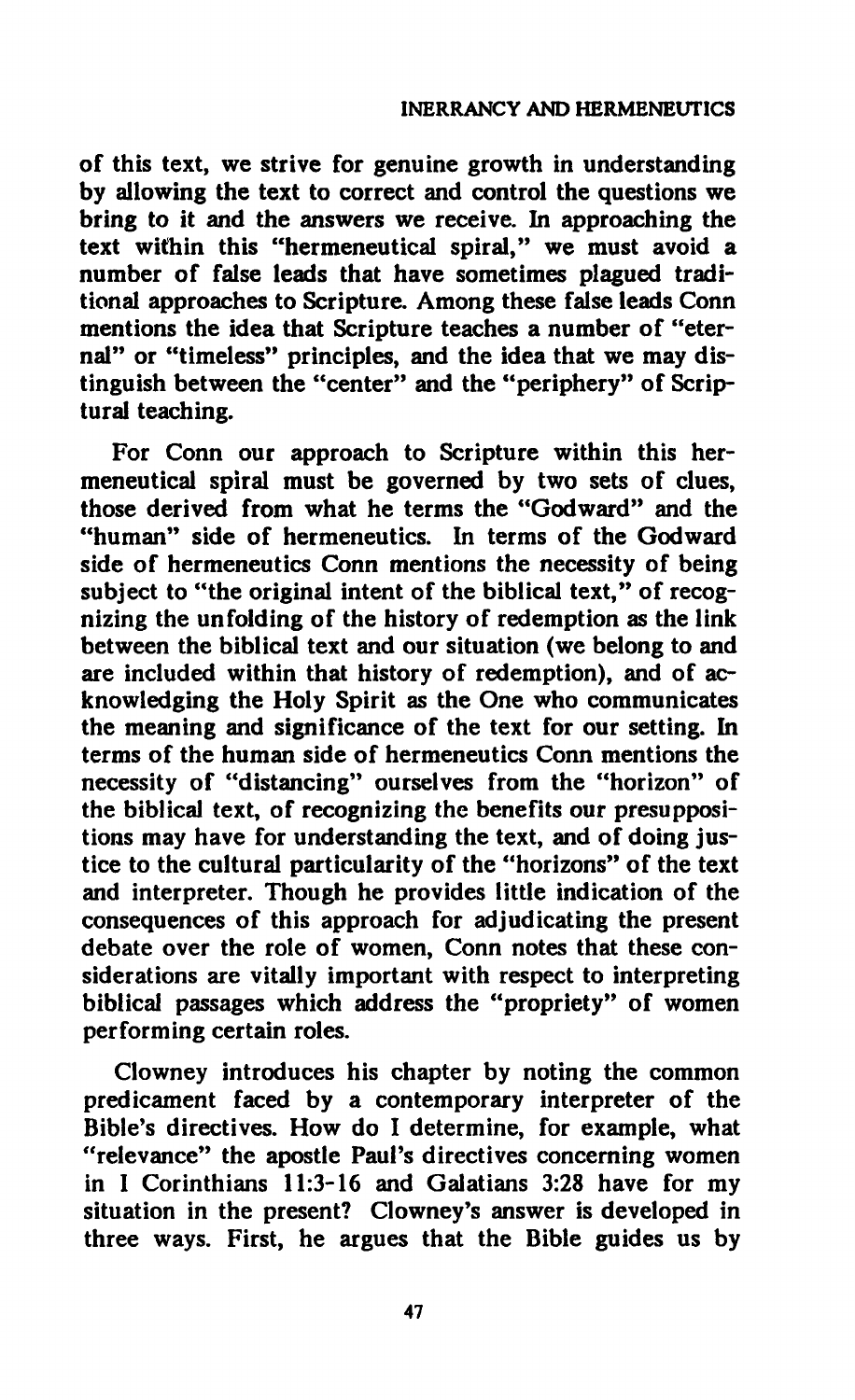**giving us God's will as a** *law* **for our life in Christ. This does not mean that the Bible gives us a list of commandments which may be applied legalistically and simply to every possible situation. Rather, Christ by his example and Spirit enables us to apply the biblical imperatives in a mature and responsible fashion, recognizing the goals of his kingdom and the need for the spontaneous response of a loving heart. Second, he notes that the Bible gives us a description of the meaning and direction of our lives in terms of the history of redemption whose center is the person and work of Jesus Christ. And third, he suggests that no biblical ethics is complete without recognizing the covenantal relationship between God and his people within which we are called to respond in love to God and neighbor. By utilizing all three of these biblical approaches to ethics we are able to avoid the dangers of legalism, "situation ethics" and subjectivism. The major weakness of Clowney's discussion is his failure to show clearly how his approach would assist in resolving such a notoriously difficult question as the role and function of men and women in the home and church. Though he provides some suggestions of the direction in which the discussion should go, Clowney leaves his reader without much clarity as to how to proceed on this ethical question and others.** 

**In the following chapter, "Bible Authority: When Christians Do Not Agree," George C. Fuller and Samuel T. Logan, Jr., offer an apology for an irenic and loving spirit in dealing with differences among Christians on the doctrine of Scripture. Recognizing that consistent Christianity requires a clear affirmation of the inerrancy of Scripture, they nonetheless argue that we must avoid the twin dangers of regarding as non-Christian all those who teach the errancy of Scripture or of glossing over the "fundamental inconsistency of affirming the incarnate Word while denying the written Word." They plead for an articulate, uncompromising affirmation of the authority of Scripture against all forms of contemporary denial of this authority. And yet they simultaneously plead for a recognition that not all differences on questions of Scriptural interpretation evidence unacceptable compromise and attenuation of Scriptural authority. They**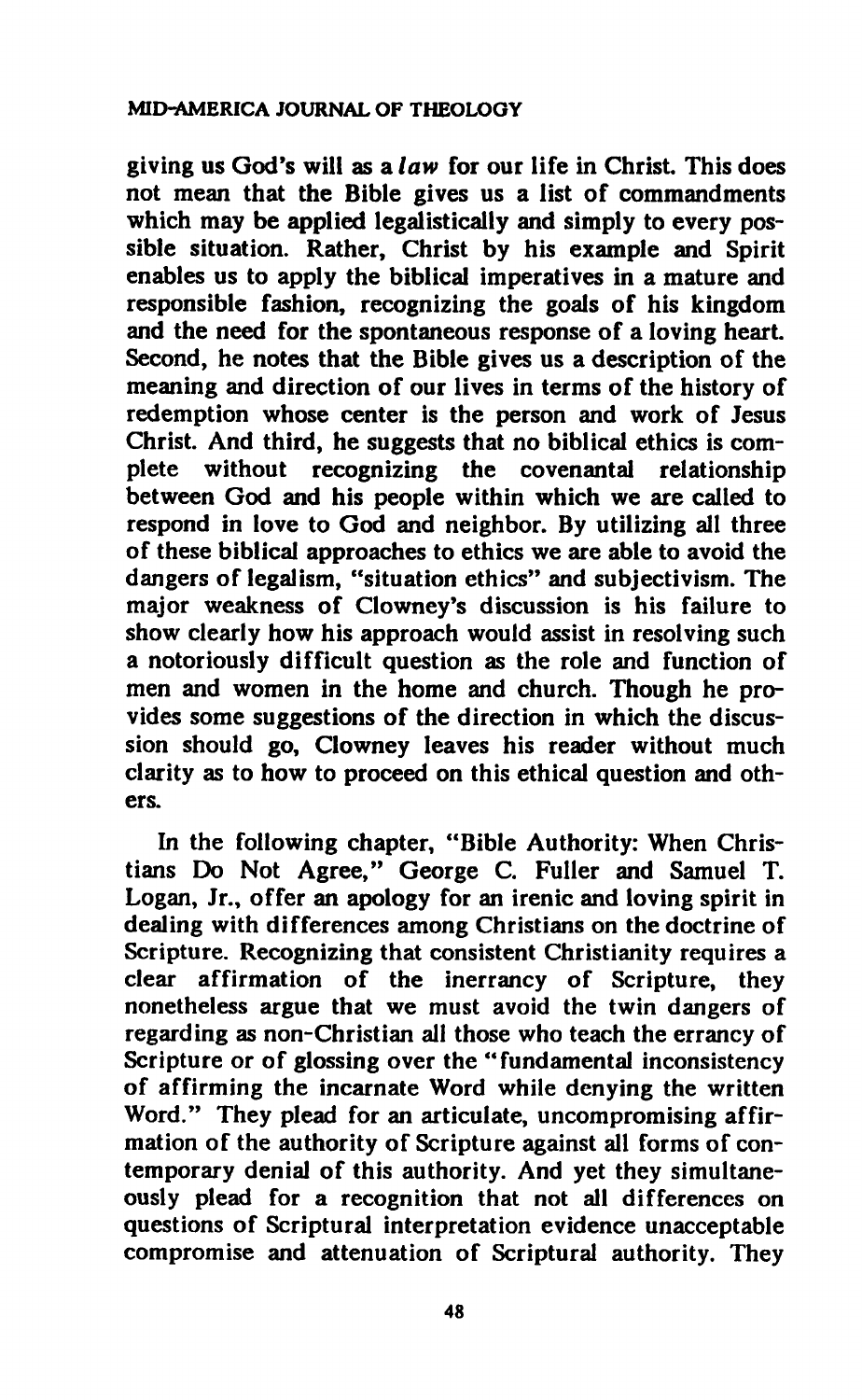**cite, for example, the Westminster faculty's conviction that the Bible prohibits the service of women in the office of teaching or ruling elder. This conviction does not mean, however, that those who come to a different position must be approached as though they held a view of Scripture fundamentally at odds with their own.** 

**The last chapter, "Evangelicals and the Bible: A Bibliographic Postscript" by John R. Muether, provides a comprehensive and helpful survey of the major studies devoted to the subject of Scripture in recent decades. Muether describes the seventies as a decade in which the focus was upon the doctrine of inerrancy and the eighties as a decade in which the focus was upon hermeneutics. He also observes that recent discussions have given a great deal of attention to the hermeneutics of liberation theology.** 

**Having briefly summarized the various contributions to this symposium on inerrancy and hermeneutics by the faculty of Westminster Theological Seminary, a few summary observations are in order.** 

**The first is that this symposium typically reflects the strengths and weaknesses of most symposia or collections of articles dealing with a single theme from a variety of perspectives. The quality of the chapters is uneven and it is not always clear how the individual chapters address the theme of "inerrancy and hermeneutics." Some of the chapters are especially helpful (those of Ferguson, Waltke, Longman, Dillard and Gaffin), while others (Silva, McCartney, Conn and Clowney), due in part to the relatively brief treatment accorded to the specific topic, raise more questions than they provide answers.** 

**The unevenness in the quality of the contributions and the relative brevity of the chapters contribute to the most serious defect of this volume. Nowhere is the reader treated to a summary statement of Westminster's traditional doctrine of inerrancy or an explanation of the precise challenge/s of the contemporary debate over hermeneutics. Though ostensibly devoted to the common theme of "inerrancy and hermeneutics," the volume nowhere provides the reader with a**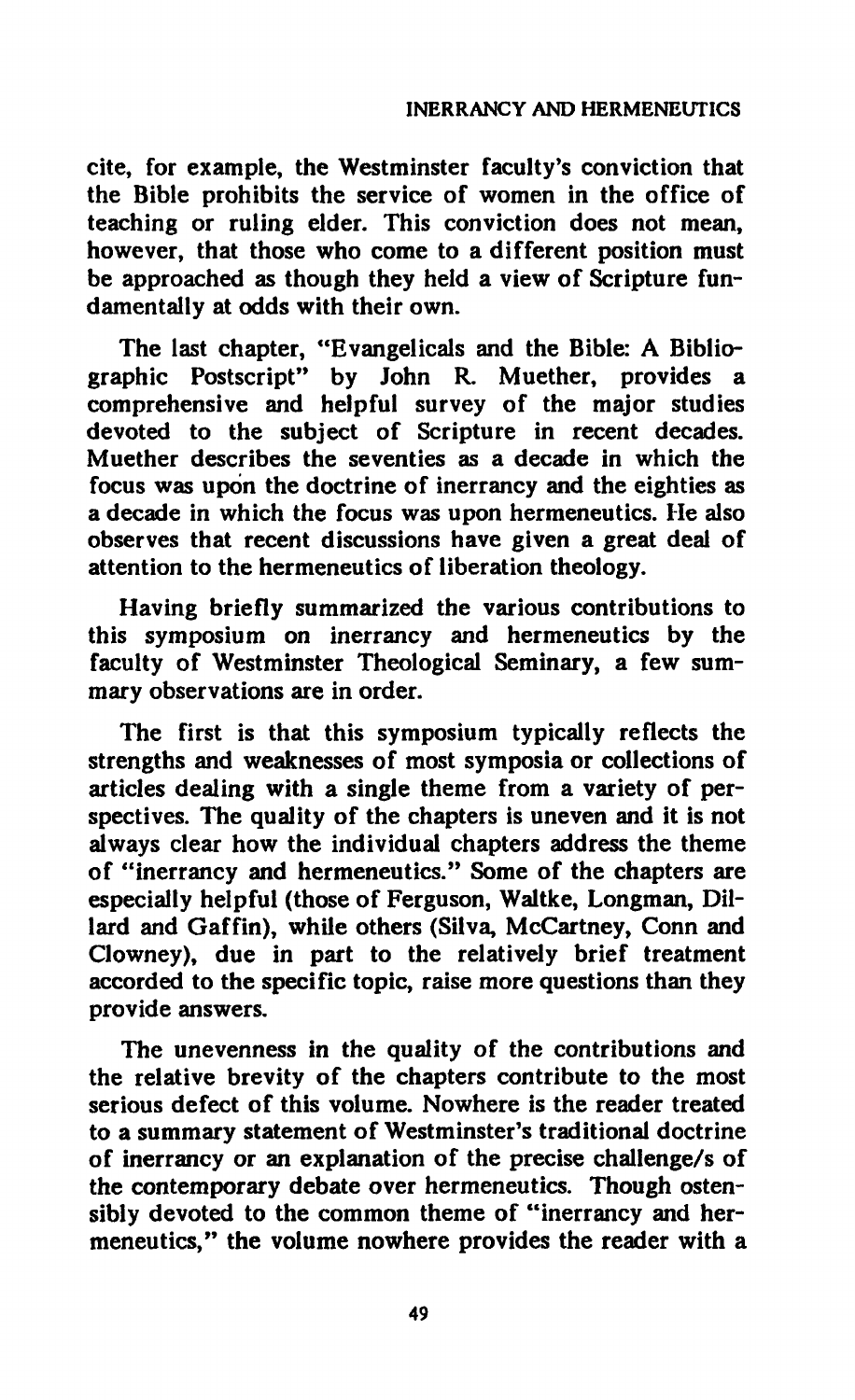**clear statement of the problem or summary statement of the particular issues it means to address. For this reason it becomes difficult at times to see the relation between the various essays and the announced theme of "inerrancy and hermeneutic." Strikingly, some of the more valuable chapters do not directly address the central issue of the book, the problem of inerrancy and hermeneutics. Without this kind of clear definition of theme and related issues, the reader will find this volume helpful more as a collection of essays of uneven value on various topics related to Scripture than as a helpful guide in sorting out issues related to the theme of inerrancy and hermeneutics.** 

**It is also worthy of notice that those essays which address most explicitly the problem of inerrancy and hermeneutics leave the reader uncertain as to the proposed solution. There are some statements made in several articles that are hard to reconcile with the historic Westminster (and Reformed) view of Scripture. Dan G. McCartney, for example, seems to treat "general revelation" in a broadly expansive fashion when he speaks of a "double hermeneutical circle" in which the creation itself, alongside of the Scripture, may inform us of God and his interpretation of the world (p. 111). This unqualified statement appears to be inconsistent with a confession of the final and supreme authority of Scripture. He further argues for the view that "the Bible is primarily a book about God and humankind's relationship to him" in which "specific life problems are therefore only secondarily addressed" (p. 114). A similar view of the Scripture and its relation to specific life issues is evident in the essays of Conn and Clowney; the Bible only provides us with a broad redemptive framework, focused in Christ, by which to approach life and questions of normativity. It is difficult to distinguish this position from one which would restrict the Scripture's authority and "relevance" to its "redemptive center," and which would deny to Scriptural directives (especially those which bear evident marks of their cultural relativity) any direct normativity. Since this is one of the critical problems raised by contemporary discussions of hermeneutics—how can the text of Scripture have direct bearing upon those who live in a different historical**